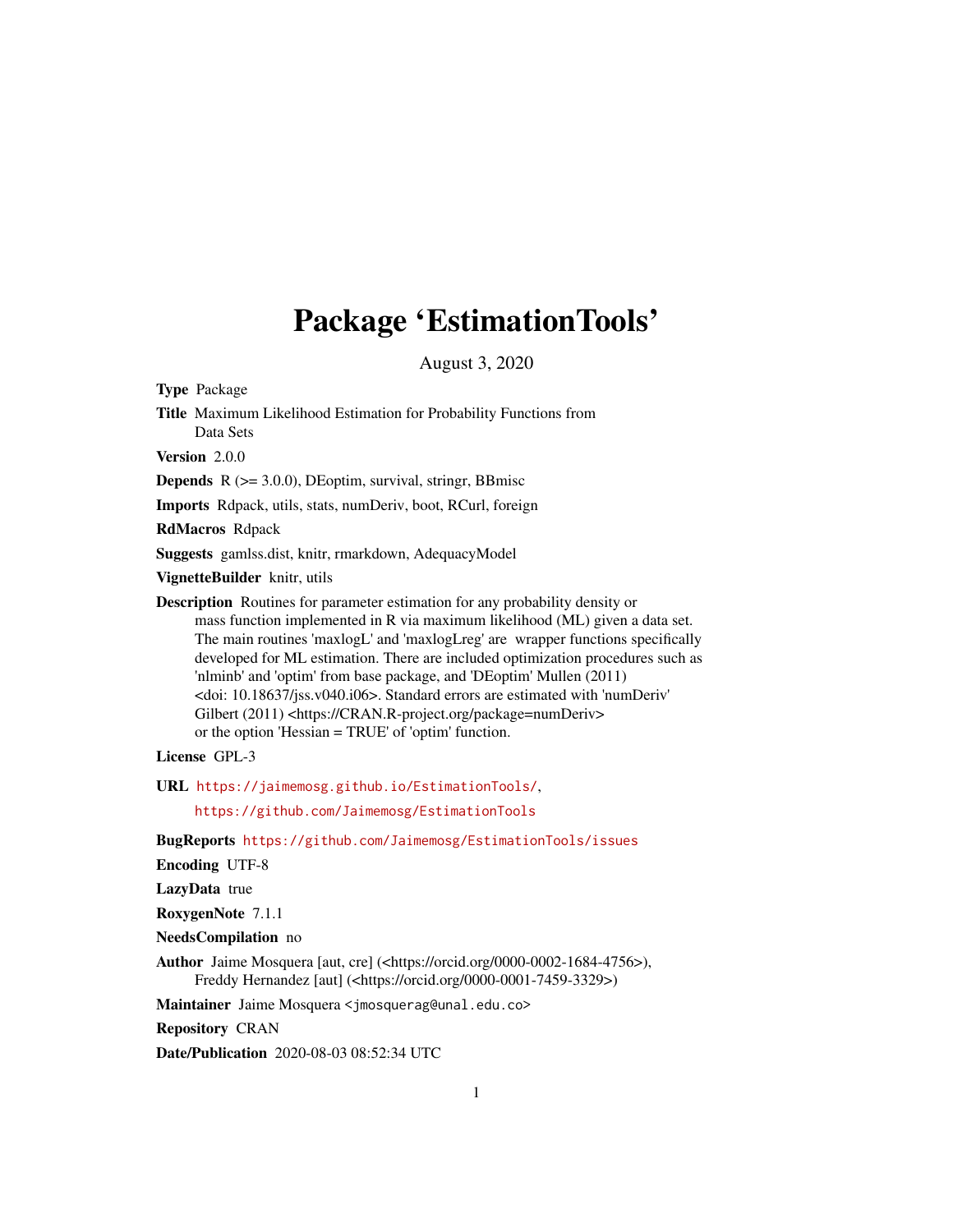### <span id="page-1-0"></span>R topics documented:

|       | Negliv $\lim_{n \to \infty}$ $\lim_{n \to \infty}$ $\lim_{n \to \infty}$ $\lim_{n \to \infty}$ $\lim_{n \to \infty}$ $\lim_{n \to \infty}$ $\lim_{n \to \infty}$ $\lim_{n \to \infty}$ $\lim_{n \to \infty}$ $\lim_{n \to \infty}$ $\lim_{n \to \infty}$ $\lim_{n \to \infty}$ $\lim_{n \to \infty}$ $\lim_{n \to \infty}$ $\lim_{n \to \infty}$ $\lim_{n \to \infty}$ $\lim_{n \$ |  |
|-------|------------------------------------------------------------------------------------------------------------------------------------------------------------------------------------------------------------------------------------------------------------------------------------------------------------------------------------------------------------------------------------|--|
|       |                                                                                                                                                                                                                                                                                                                                                                                    |  |
|       |                                                                                                                                                                                                                                                                                                                                                                                    |  |
|       |                                                                                                                                                                                                                                                                                                                                                                                    |  |
| Index |                                                                                                                                                                                                                                                                                                                                                                                    |  |

<span id="page-1-1"></span>bootstrap\_maxlogL *Bootstrap computation of standard error for* maxlogL *class objects.*

#### Description

bootstrap\_maxlogL computes standard errors of [maxlogL](#page-5-1) class objects by non-parametric bootstrap.

#### Usage

```
bootstrap_maxlogL(object, R = 2000, silent = FALSE, ...)
```
#### Arguments

| object   | an object of maxlogL class whose standard errors are going to be computed by<br>bootstrap.                            |
|----------|-----------------------------------------------------------------------------------------------------------------------|
| R.       | numeric. It is the number of resamples performed with the dataset in bootstrap<br>computation. Default value is 2000. |
| silent   | logical. If TRUE, notifications of bootstrap_maxlogL are suppressed.                                                  |
| $\cdots$ | arguments passed to boot used in this routine for estimation of standard errors.                                      |

#### Details

The computation performed by this function may be invoked when Hessian from [optim](#page-0-0) and [hessian](#page-0-0) fail in [maxlogL](#page-5-1) or in [maxlogLreg](#page-8-1).

However, this function can be run even if Hessian matrix calculation does not fails. In this case, standard errors in the [maxlogL](#page-5-1) class object is replaced.

#### Value

A modified object of class maxlogL.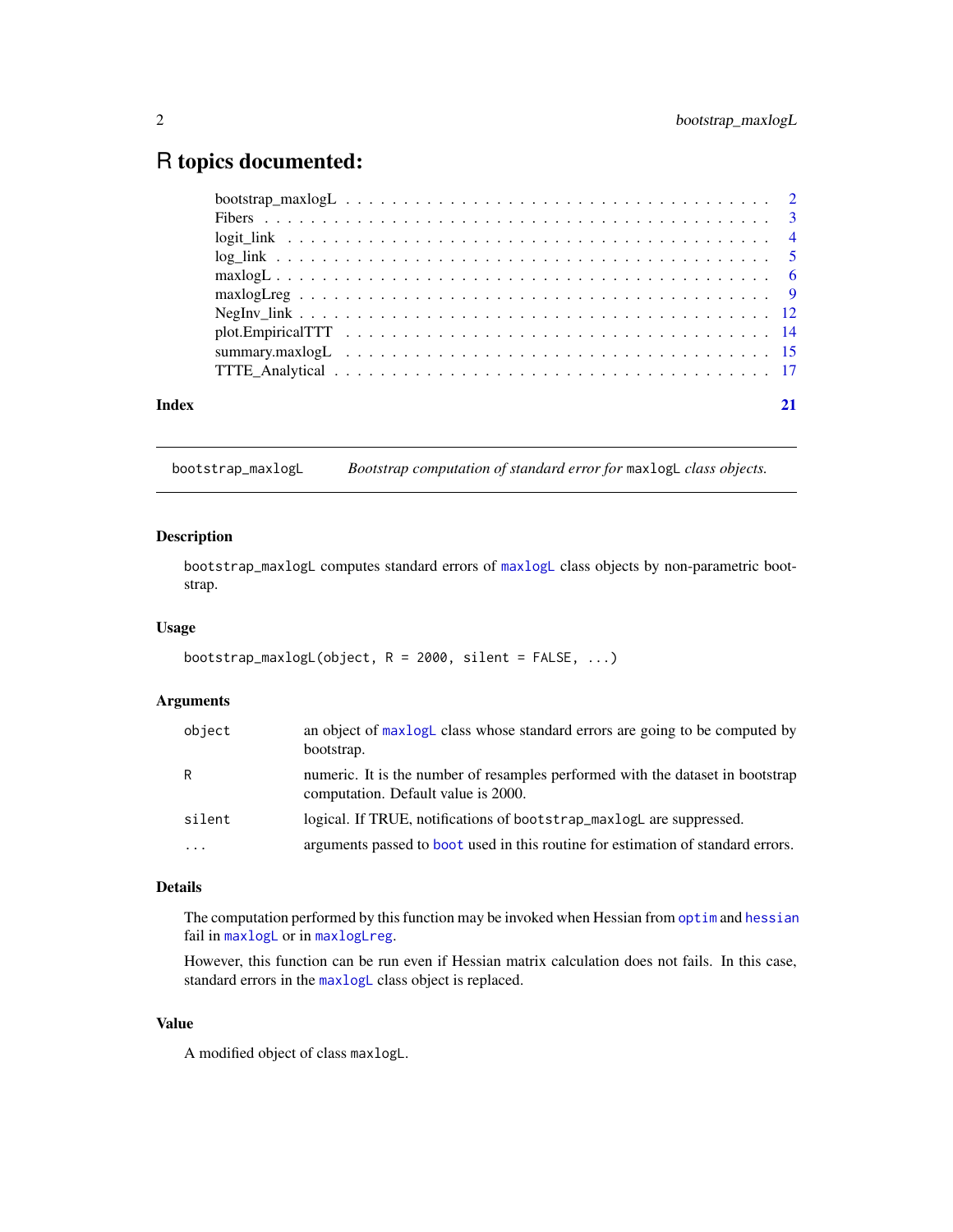#### <span id="page-2-0"></span>Fibers 3 and 3 and 3 and 3 and 3 and 3 and 3 and 3 and 3 and 3 and 3 and 3 and 3 and 3 and 3 and 3 and 3 and 3 and 3 and 3 and 3 and 3 and 3 and 3 and 3 and 3 and 3 and 3 and 3 and 3 and 3 and 3 and 3 and 3 and 3 and 3 and

#### Author(s)

Jaime Mosquera Gutiérrez, <jmosquerag@unal.edu.co>

#### References

Canty A, Ripley BD (2017). *boot: Bootstrap R (S-Plus) Functions*.

#### See Also

[maxlogL](#page-5-1), [maxlogLreg](#page-8-1), [boot](#page-0-0)

#### Examples

library(EstimationTools)

```
#--------------------------------------------------------------------------------
# First example: Comparison between standard error computation via Hessian matrix
# and standard error computation via bootstrap
N < - rbinom(n = 100, size = 10, prob = 0.3)
phat1 <- maxlogL(x = N, dist = 'dbinom', fixed = list(size = 10),
               link = list(over = "prob", fun = "logit\_link"))## Standard error computation method and results
print(phat1$outputs$StdE_Method) # Hessian
summary(phat1)
## 'bootstrap_maxlogL' implementation
phat2 <- phat1 \qquad # Copy the first 'maxlogL' object
bootstrap_maxlogL(phat2, R = 100)
## Standard error computation method and results
print(phat2$outputs$StdE_Method) # Bootstrap
summary(phat2)
#--------------------------------------------------------------------------------
```
Fibers *Tensile strengths*

#### Description

Tensile strengths (in GPa) of 69 specimens of carbon fiber tested under tension at gauge lengths of 20 mm.

#### Usage

Fibers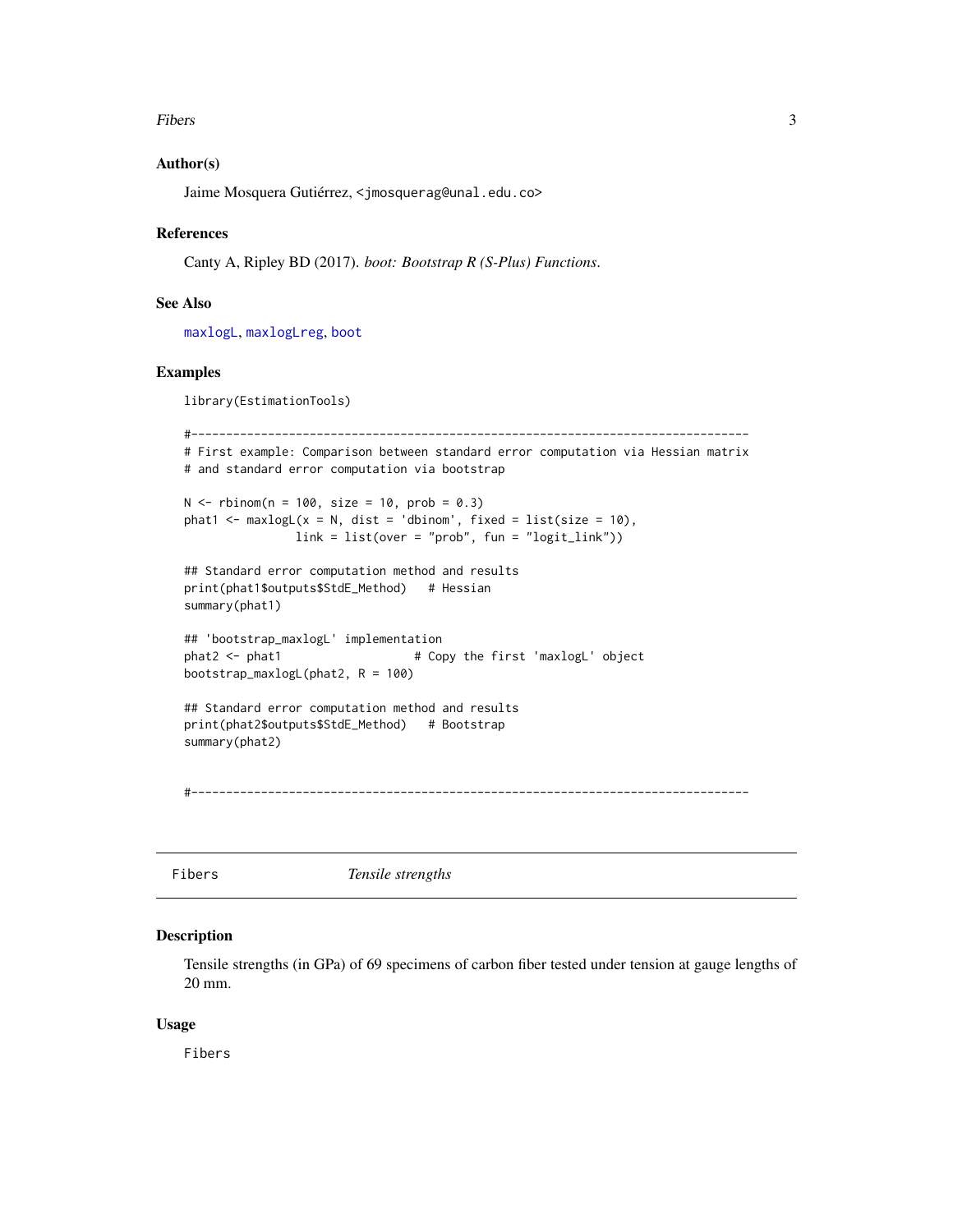#### <span id="page-3-0"></span>Format

A data frame with 69 observations.

<span id="page-3-1"></span>logit\_link *Logit link function (for estimation with* maxlogL *object)*

#### Description

log\_link object provides a way to implement logit link function that [maxlogL](#page-5-1) needs to perform estimation. See documentation for [maxlogL](#page-5-1) for further information on parameter estimation and implementation of link objects.

#### Usage

logit\_link()

#### Details

logit\_link is part of a family of generic functions with no input arguments that defines and returns a list with details of the link function:

- 1. name: a character string with the name of the link function.
- 2. g: implementation of the link function as a generic function in R.
- 3. g\_inv: implementation of the inverse link function as a generic function in R.

There is a way to add new mapping functions. The user must specify the details aforesaid.

#### Value

A list with logit link function, its inverse and its name.

#### See Also

[maxlogL](#page-5-1)

Other link functions: [NegInv\\_link\(](#page-11-1)), [log\\_link\(](#page-4-1))

#### Examples

```
# Estimation of proportion in binomial distribution with 'logit' function
# 10 trials, probability of success equals to 30%)
N < - rbinom(n = 100, size = 10, prob = 0.3)
phat \leq maxlogL(x = N, dist = 'dbinom', fixed = list(size=10),
                link = list(over = "prob", fun = "logit_link"))
summary(phat)
# Link function name
fun <- logit_link()$name
```
print(fun)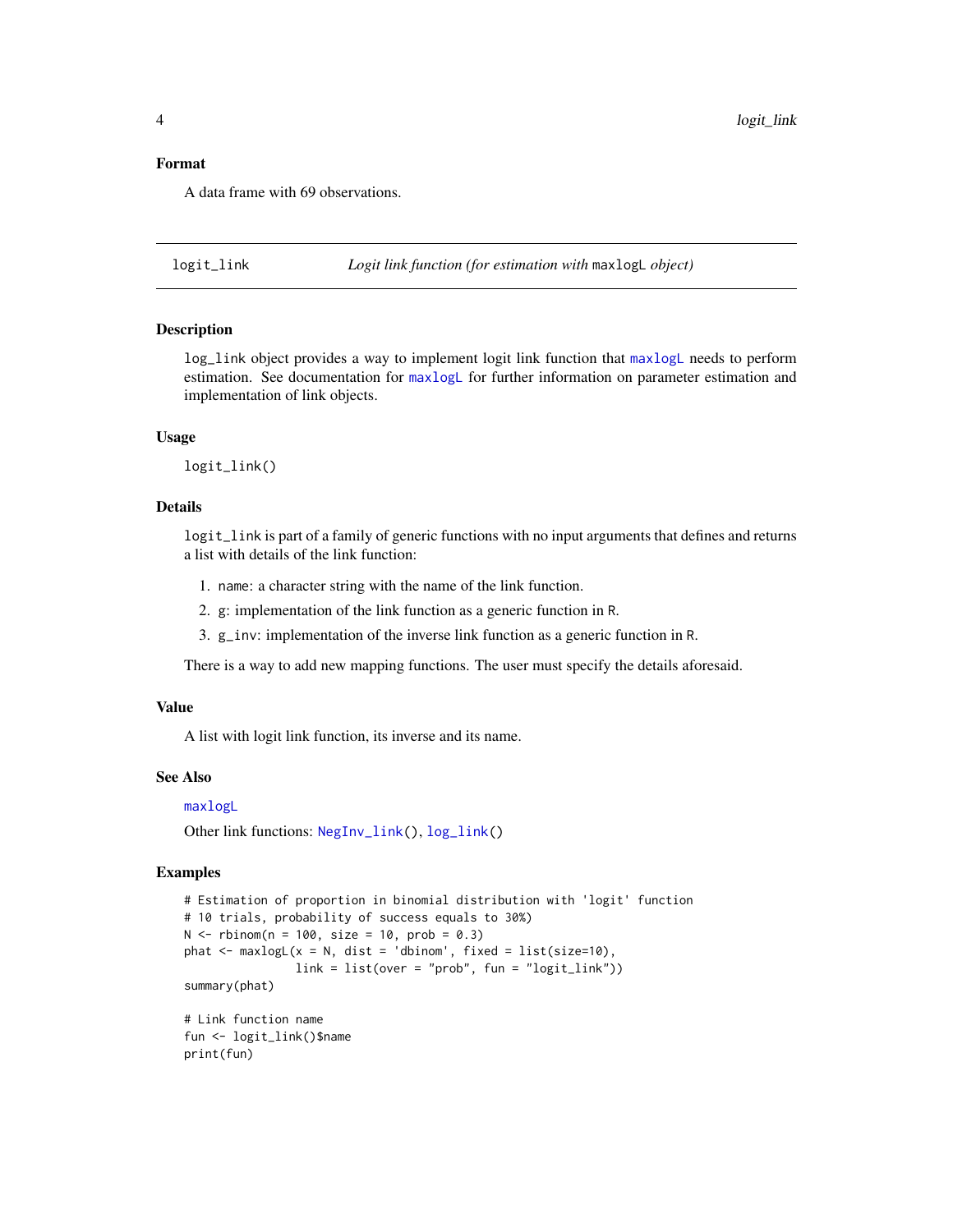#### <span id="page-4-0"></span>log\_link 5

```
# Link function
g <- logit_link()$g
curve(g(x), from = 0, to = 1)# Inverse link function
ginv <- logit_link()$g_inv
curve(ginv(x), from = -10, to = 10)
```
<span id="page-4-1"></span>

log\_link *Logarithmic link function (for estimation with* maxlogL *object)*

#### Description

log\_link object provides a way to implement logarithmic link function that [maxlogL](#page-5-1) needs to perform estimation. See documentation for [maxlogL](#page-5-1) for further information on parameter estimation and implementation of link objects.

#### Usage

log\_link()

#### Details

log\_link is part of a family of generic functions with no input arguments that defines and returns a list with details of the link function:

- 1. name: a character string with the name of the link function.
- 2. g: implementation of the link function as a generic function in R.
- 3. g\_inv: implementation of the inverse link function as a generic function in R.

There is a way to add new mapping functions. The user must specify the details aforesaid.

#### Value

A list with logit link function, its inverse and its name.

#### See Also

#### [maxlogL](#page-5-1)

Other link functions: [NegInv\\_link\(](#page-11-1)), [logit\\_link\(](#page-3-1))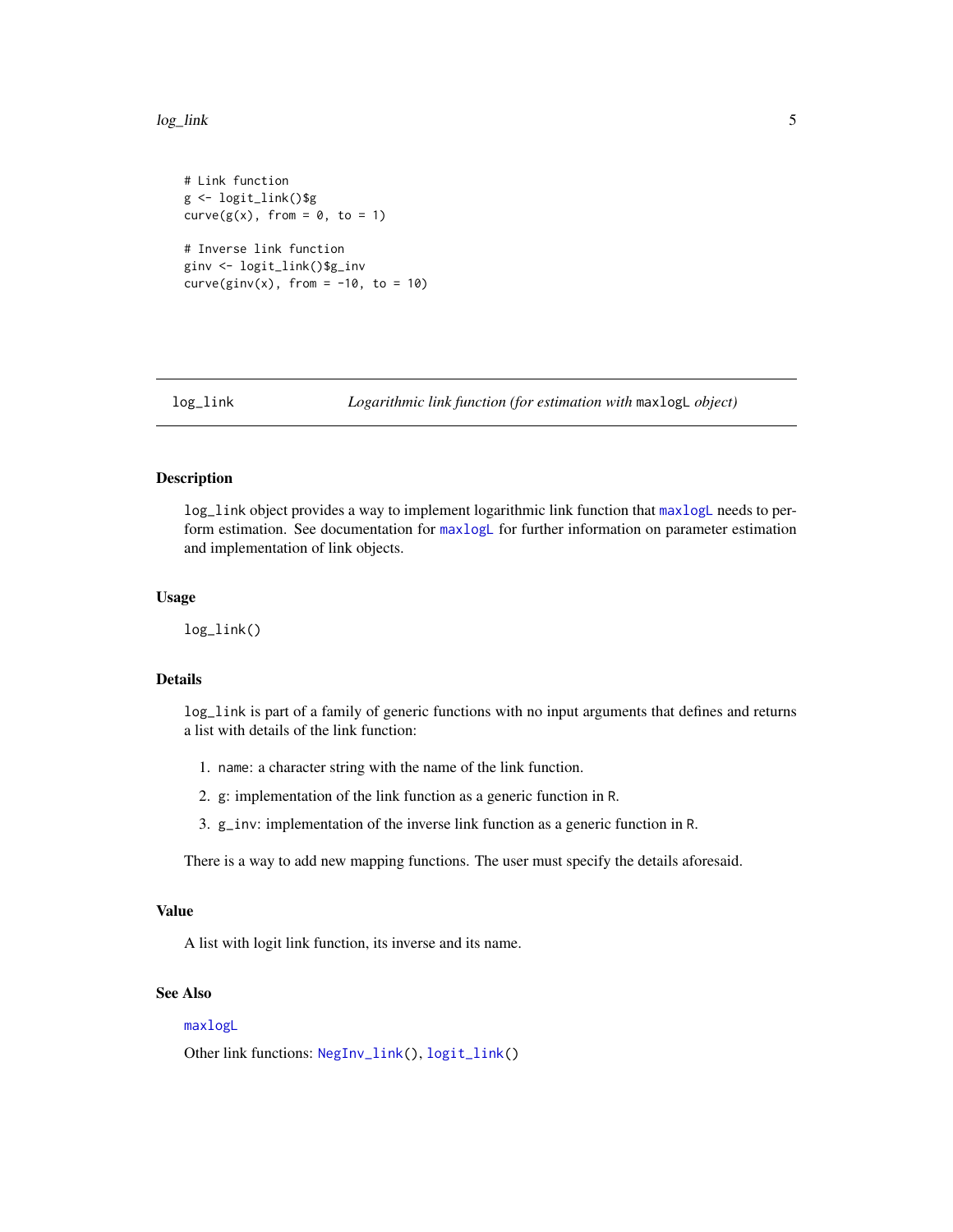#### Examples

```
# One parameters of normal distribution mapped with logarithmic function
x \le - rnorm(n = 10000, mean = 50, sd = 4)
theta_2 <- maxlogL(x = x, link = list(over = "sd",fun = "log\_link") )
summary(theta_2)
# Link function name
fun <- log_link()$name
print(fun)
# Link function
g \leftarrow \log\_link()$g
curve(g(x), from = 0, to = 1)# Inverse link function
ginv <- log_link()$g_inv
curve(ginv(x), from = -5, to = 5)
```
<span id="page-5-1"></span>maxlogL *Maximum Likelihood Estimation for parametric distributions*

#### Description

Function to compute maximum likelihood estimators (MLE) of any distribution implemented in R.

#### Usage

```
maxlogL(
  x,
  dist = "dnorm",
  fixed = NULL,link = NULL,start = NULL,
  lower = NULL,
  upper = NULL,optimizer = "nlminb",
  control = NULL,
  silent = FALSE,
  ...
)
```
#### Arguments

x a vector with data to be fitted. This argument must be a matrix with hierarchical distributions.

<span id="page-5-0"></span>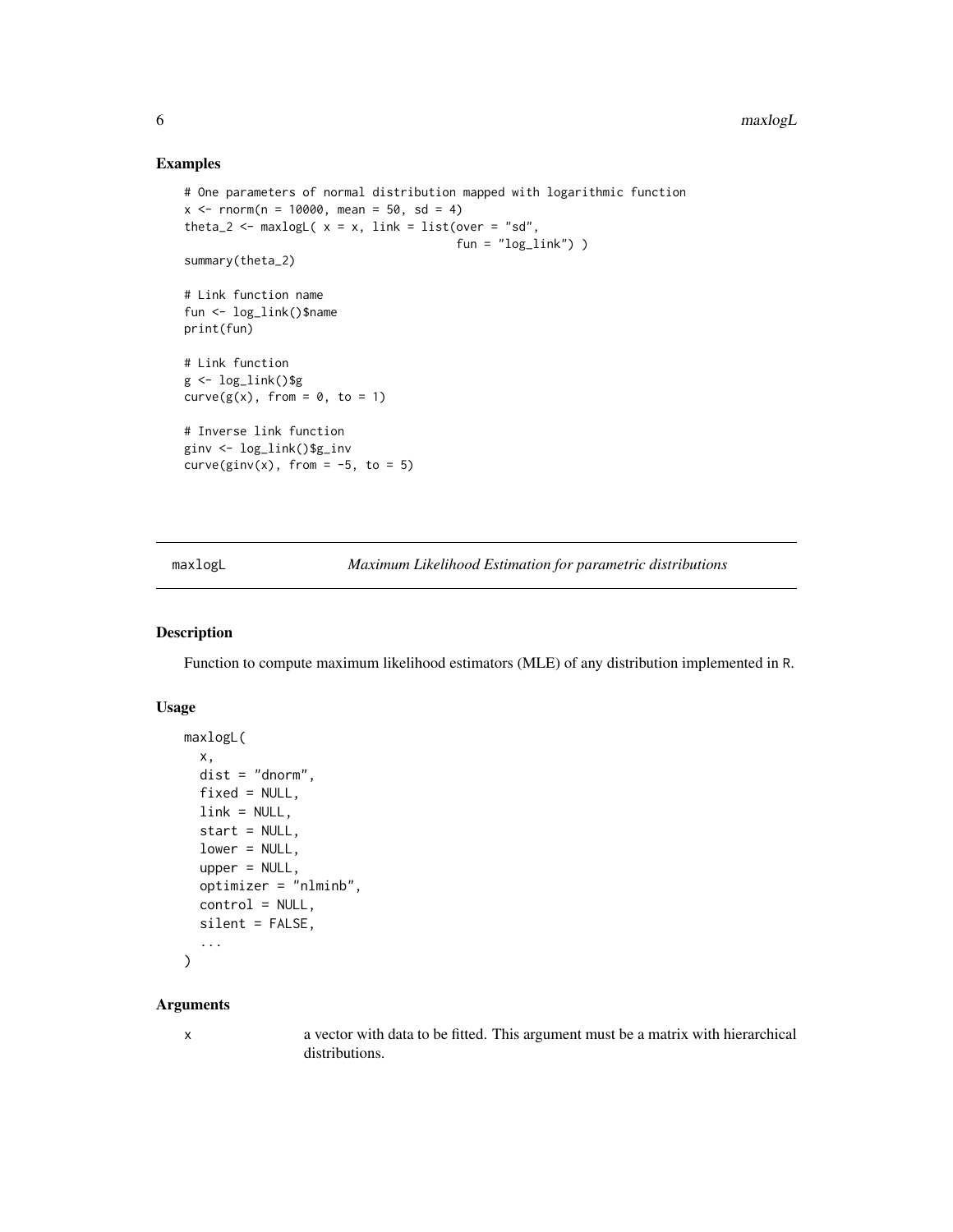#### <span id="page-6-0"></span> $maxlog L$  7

| dist      | a length-one character vector with the name of density/mass function of interest.<br>The default value is 'dnorm', to compute maximum likelihood estimators of<br>normal distribution.                                                                      |
|-----------|-------------------------------------------------------------------------------------------------------------------------------------------------------------------------------------------------------------------------------------------------------------|
| fixed     | a list with fixed/known parameters of distribution of interest. Fixed parameters<br>must be passed with its name.                                                                                                                                           |
| link      | a list with names of parameters to be linked, and names of the link function<br>object. For names of parameters, please visit documentation of density/mass<br>function. There are three link functions available: log_link, logit_link and<br>NegInv_link. |
| start     | a numeric vector with initial values for the parameters to be estimated.                                                                                                                                                                                    |
| lower     | a numeric vector with lower bounds, with the same length of argument start<br>(for box-constrained optimization).                                                                                                                                           |
| upper     | a numeric vector with upper bounds, with the same length of argument start<br>(for box-constrained optimization).                                                                                                                                           |
| optimizer | a lenght-one character vector with the name of optimization routine. nlminb,<br>optim and DE optim are available; nlminb is the default routine.                                                                                                            |
| control   | control parameters of the optimization routine. Please, visit documentation of<br>selected optimizer for further information.                                                                                                                               |
| silent    | logical. If TRUE, warnings of maxlogL are suppressed.                                                                                                                                                                                                       |
| $\cdots$  | further arguments to be supplied to the optimizer.                                                                                                                                                                                                          |

#### Details

maxlogL computes the likelihood function corresponding to the distribution specified in argument dist and maximizes it through [optim](#page-0-0), [nlminb](#page-0-0) or [DEoptim](#page-0-0). maxlogL generates an S3 object of class maxlogL.

Noncentrality parameters must be named as ncp in the distribution.

#### Value

A list with class "maxlogL" containing the following lists:

| fit     | A list with output information about estimation. |
|---------|--------------------------------------------------|
| inputs  | A list with all input arguments.                 |
| outputs | A list with some output additional information:  |
|         | • Number of parameters.                          |
|         | • Sample size                                    |
|         | • Standard error computation method.             |

#### Note

The following generic functions can be used with a maxlogL object: summary, print, AIC, BIC, logLik.

#### Author(s)

Jaime Mosquera Gutiérrez, <jmosquerag@unal.edu.co>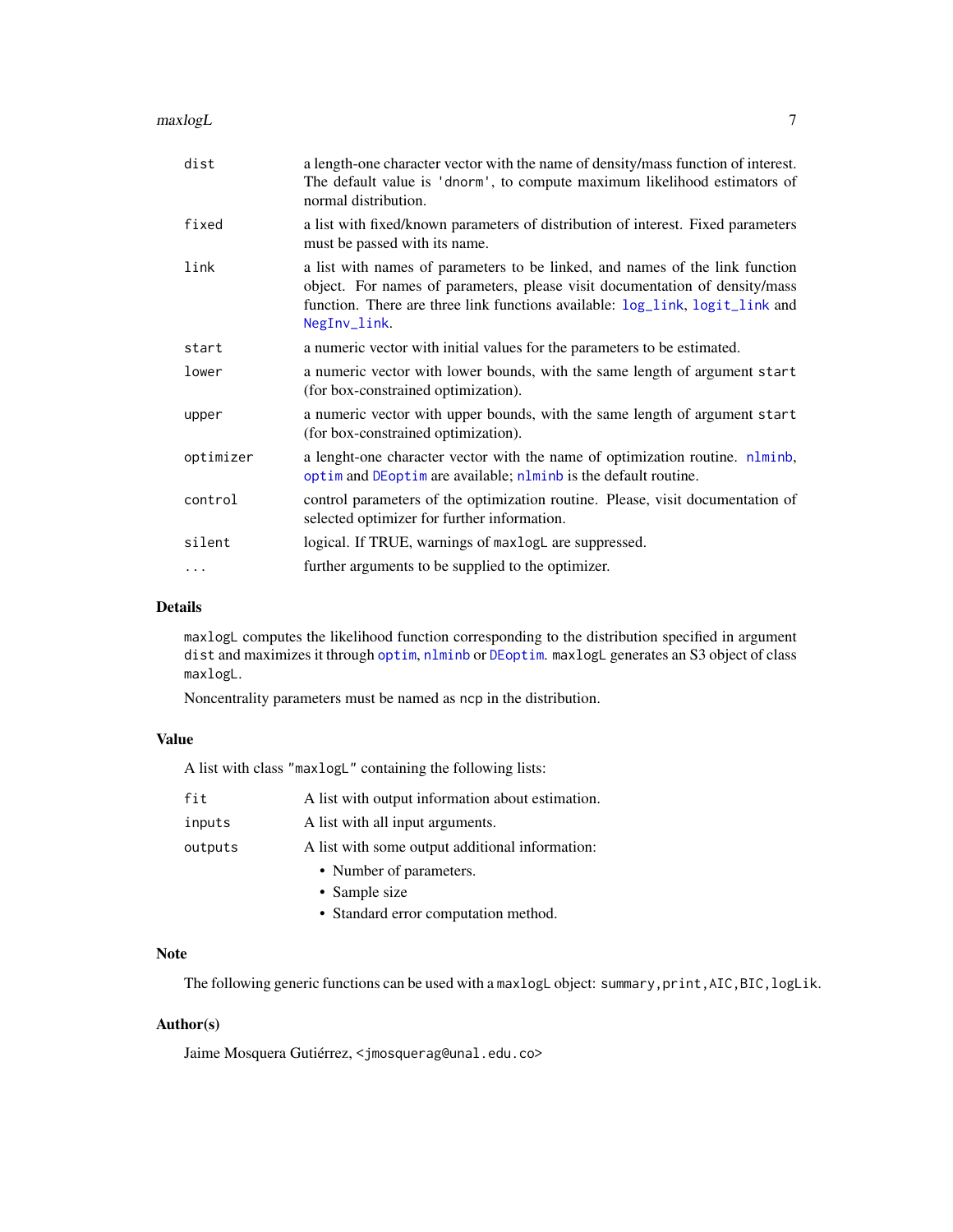#### <span id="page-7-0"></span>References

Nelder JA, Mead R (1965). "A Simplex Method for Function Minimization." *The Computer Journal*, 7(4), 308–313. ISSN 0010-4620, doi: [10.1093/comjnl/7.4.308,](https://doi.org/10.1093/comjnl/7.4.308) [https://academic.oup.com/](https://academic.oup.com/comjnl/article-lookup/doi/10.1093/comjnl/7.4.308) [comjnl/article-lookup/doi/10.1093/comjnl/7.4.308](https://academic.oup.com/comjnl/article-lookup/doi/10.1093/comjnl/7.4.308).

Fox PA, Hall AP, Schryer NL (1978). "The PORT Mathematical Subroutine Library." *ACM Transactions on Mathematical Software*, 4(2), 104–126. ISSN 00983500, doi: [10.1145/355780.355783,](https://doi.org/10.1145/355780.355783) <http://portal.acm.org/citation.cfm?doid=355780.355783>.

Nash JC (1979). *Compact Numerical Methods for Computers. Linear Algebra and Function Minimisation*, 2nd Editio edition. Adam Hilger, Bristol.

Dennis JE, Gay DM, Walsh RE (1981). "An Adaptive Nonlinear Least-Squares Algorithm." *ACM Transactions on Mathematical Software*, 7(3), 348–368. ISSN 00983500, doi: [10.1145/355958.355965,](https://doi.org/10.1145/355958.355965) <http://portal.acm.org/citation.cfm?doid=355958.355965>.

#### See Also

[summary.maxlogL](#page-14-1), [optim](#page-0-0), [nlminb](#page-0-0), [DEoptim](#page-0-0), [DEoptim.control](#page-0-0), [maxlogLreg](#page-8-1), [bootstrap\\_maxlogL](#page-1-1) Other maxlogL: [maxlogLreg\(](#page-8-1))

#### Examples

library(EstimationTools)

```
#--------------------------------------------------------------------------------
# Example 1: estimation with one fixed parameter
x \le - rnorm(n = 10000, mean = 160, sd = 6)
theta_1 <- maxlogL(x = x, dist = 'dnorm', control = list(trace = 1),
                link = list(over = "sd", fun = "log_link"),fixed = list(mean = 160)summary(theta_1)
```

```
#--------------------------------------------------------------------------------
# Example 2: both parameters of normal distribution mapped with logarithmic
# function
theta_2 <- maxlogL(x = x, dist = "dnorm",link = list(over = c("mean", "sd"),
                                fun = c("log\_link", "log\_link"))
```

```
summary(theta_2)
```

```
#--------------------------------------------------------------------------------
# Example 3: parameter estimation in ZIP distribution
if (!require('gamlss.dist')) install.packages('gamlss.dist')
library(gamlss.dist)
z <- rZIP(n=1000, mu=6, sigma=0.08)
theta_3 \leq maxlogL(x = z, dist='dZIP', start = c(0, 0), lower = c(-Inf, -Inf),
                   upper = c(Inf, Inf), optimizer = 'optim',
                   link = list(over=c("mu", "sigma"),
                   fun = c("log_link", "logit_link")))
summary(theta_3)
```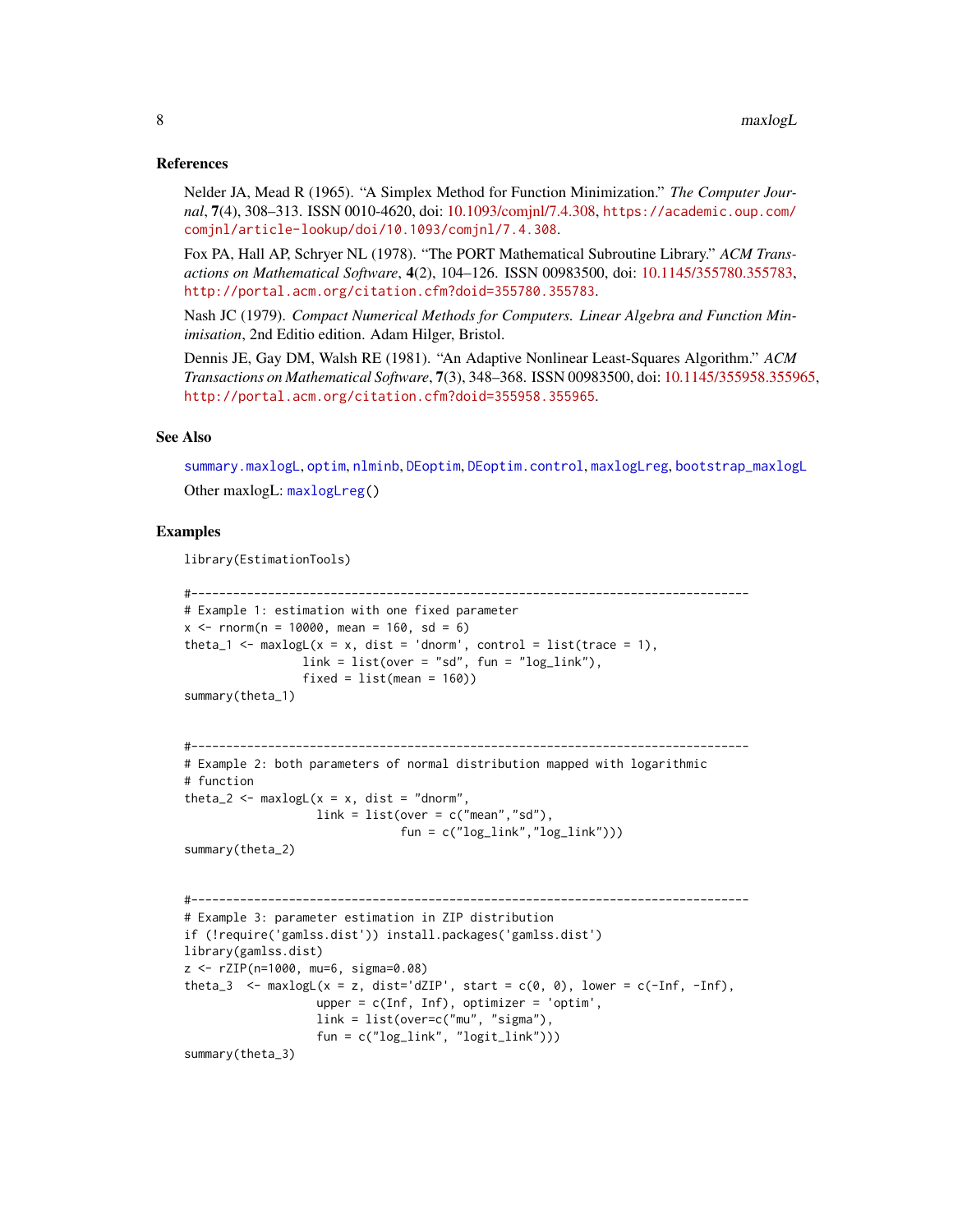```
#--------------------------------------------------------------------------------
# Example 4: parameter estimation with fixed noncentrality parameter.
y_2 < - rbeta(n = 1000, shape1 = 2, shape2 = 3)
theta_41 <- maxlogL(x = y_2, dist = "dbeta",link = list(over = c("shape1", "shape2"),fun = c("log_link","log_link")))
summary(theta_41)
# It is also possible define 'ncp' as fixed parameter
theta_42 <- maxlogL(x = y_2, dist = "dbeta", fixed = list(ncp = 0),link = list(over = c("shape1", "shape2"),
                    fun = c("log_1link", "log_1ink"))
summary(theta_42)
#--------------------------------------------------------------------------------
```
<span id="page-8-1"></span>maxlogLreg *Maximum Likelihood Estimation for parametric linear regression models*

#### Description

Function to compute maximum likelihood estimators (MLE) of regression parameters of any distribution implemented in R with covariates (linear predictors).

#### Usage

```
maxlogLreg(
  formulas,
 y_dist,
 data = NULL,
  subset = NULL,fixed = NULL,link = NULL,start = NULL,lower = NULL,upper = NULL,optimizer = "nlminb",
 control = NULL,silent = FALSE,
  ...
)
```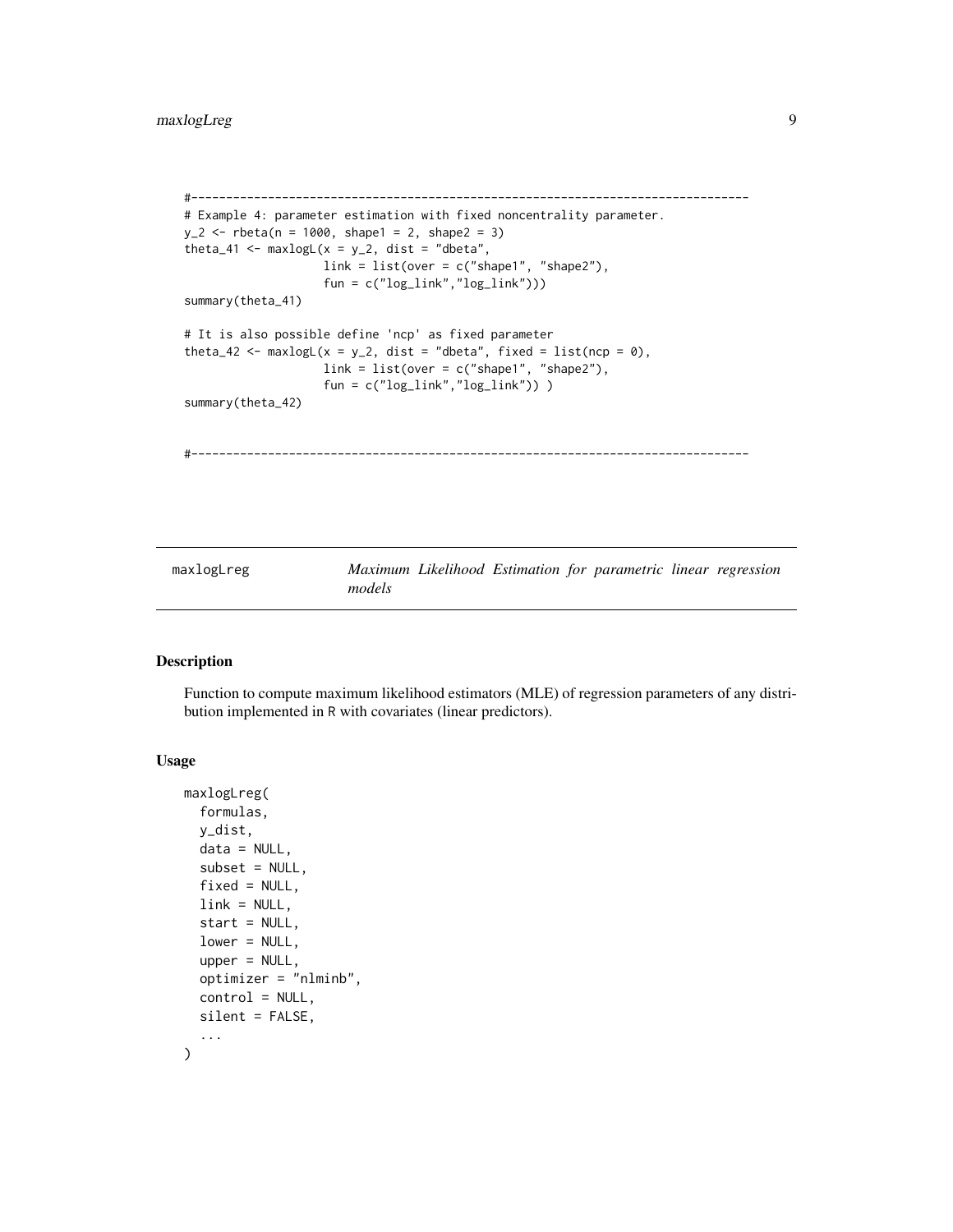#### <span id="page-9-0"></span>Arguments

| formulas  | a list of formula objects. Each element must have an $\sim$ , with the terms on the<br>right separated by + operators. The response variable on the left side is op-<br>tional. Linear predictor of each parameter must be specified with the name of<br>the parameter followed by the suffix '.fo'. See the examples below for further<br>illustration.     |
|-----------|--------------------------------------------------------------------------------------------------------------------------------------------------------------------------------------------------------------------------------------------------------------------------------------------------------------------------------------------------------------|
| y_dist    | a formula object that specifies the distribution of the response variable. On the<br>left side of $\sim$ must be the response, and in the right side must be the name of<br>de probability density/mass function. See the section Details and the examples<br>below for further illustration.                                                                |
| data      | an optional data frame containing the variables in the model. If data is not<br>specified, the variables are taken from the environment from which maxlogLreg<br>is called.                                                                                                                                                                                  |
| subset    | an optional vector specifying a subset of observations to be used in the fitting<br>process.                                                                                                                                                                                                                                                                 |
| fixed     | a list with fixed/known parameters of distribution of interest. Fixed parameters<br>must be passed with its name and its value (known).                                                                                                                                                                                                                      |
| link      | a list with names of parameters to be linked, and names of the link function<br>object. For names of parameters, please visit documentation of density/mass<br>function. There are three link functions available: log_link, logit_link and<br>NegInv_link. Take into account: the order used in argument over corresponds<br>to the order in argument link. |
| start     | a numeric vector with initial values for the parameters to be estimated. Zero is<br>the default value.                                                                                                                                                                                                                                                       |
| lower     | a numeric vector with lower bounds, with the same lenght of argument start<br>(for box-constrained optimization). -Inf is the default value.                                                                                                                                                                                                                 |
| upper     | a numeric vector with upper bounds, with the same lenght of argument start<br>(for box-constrained optimization). Inf is the default value.                                                                                                                                                                                                                  |
| optimizer | a lenght-one character vector with the name of optimization routine. nlminb,<br>optim and DEoptim are available; nlminb is the default routine.                                                                                                                                                                                                              |
| control   | control parameters of the optimization routine. Please, visit documentation of<br>selected optimizer for further information.                                                                                                                                                                                                                                |
| silent    | logical. If TRUE, warnings of maxlogL are suppressed.                                                                                                                                                                                                                                                                                                        |
| .         | Further arguments to be supplied to the optimization routine.                                                                                                                                                                                                                                                                                                |

#### Details

maxlogLreg calculates computationally the log-likelihood (log L) function corresponding to the distribution specified in argument y\_dist with linear predictors specified in argument formulas. Then, it maximizes the log L through [optim](#page-0-0), [nlminb](#page-0-0) or [DEoptim](#page-0-0). maxlogLreg generates an S3 object of class maxlogL.

Noncentrality parameters must be named as ncp in the distribution.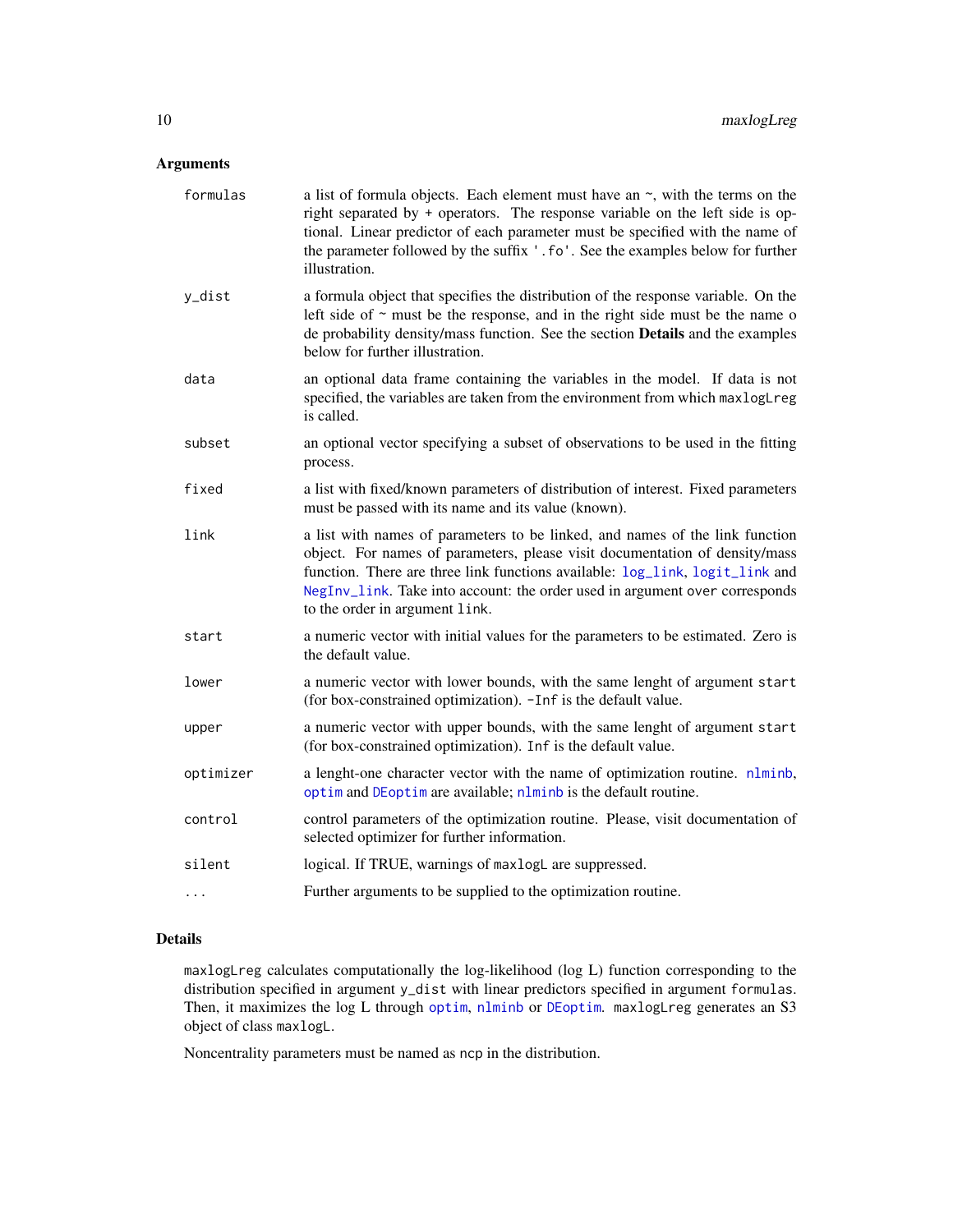#### <span id="page-10-0"></span>maxlogLreg 11

#### Value

A list with class maxlogL containing the following lists:

| fit     | A list with output information about estimation and method used. |
|---------|------------------------------------------------------------------|
| inputs  | A list with all input arguments.                                 |
| outputs | A list with additional information:                              |
|         | • Number of parameters.                                          |
|         | • Sample size                                                    |
|         | • Standard error computation method.                             |
|         | • Number of regression parameters.                               |

#### **Note**

The following generic functions can be used with a maxlogL object: summary, print, logLik, AIC.

#### Author(s)

Jaime Mosquera Gutiérrez, <jmosquerag@unal.edu.co>

#### References

Nelder JA, Mead R (1965). "A Simplex Method for Function Minimization." *The Computer Journal*, 7(4), 308–313. ISSN 0010-4620, doi: [10.1093/comjnl/7.4.308,](https://doi.org/10.1093/comjnl/7.4.308) [https://academic.oup.com/](https://academic.oup.com/comjnl/article-lookup/doi/10.1093/comjnl/7.4.308) [comjnl/article-lookup/doi/10.1093/comjnl/7.4.308](https://academic.oup.com/comjnl/article-lookup/doi/10.1093/comjnl/7.4.308).

Fox PA, Hall AP, Schryer NL (1978). "The PORT Mathematical Subroutine Library." *ACM Transactions on Mathematical Software*, 4(2), 104–126. ISSN 00983500, doi: [10.1145/355780.355783,](https://doi.org/10.1145/355780.355783) <http://portal.acm.org/citation.cfm?doid=355780.355783>.

Nash JC (1979). *Compact Numerical Methods for Computers. Linear Algebra and Function Minimisation*, 2nd Editio edition. Adam Hilger, Bristol.

Dennis JE, Gay DM, Walsh RE (1981). "An Adaptive Nonlinear Least-Squares Algorithm." *ACM Transactions on Mathematical Software*, 7(3), 348–368. ISSN 00983500, doi: [10.1145/355958.355965,](https://doi.org/10.1145/355958.355965) <http://portal.acm.org/citation.cfm?doid=355958.355965>.

#### See Also

[summary.maxlogL](#page-14-1), [optim](#page-0-0), [nlminb](#page-0-0), [DEoptim](#page-0-0), [DEoptim.control](#page-0-0), [maxlogL](#page-5-1), [bootstrap\\_maxlogL](#page-1-1) Other maxlogL: [maxlogL\(](#page-5-1))

#### Examples

```
library(EstimationTools)
```

```
#--------------------------------------------------------------------------------
# First example: Estimation in simulated normal distribution
n < -1000x \le -r runif(n = n, -5, 6)
y \le - rnorm(n = n, mean = -2 + 3 * x, sd = exp(1 + 0.3* x))
```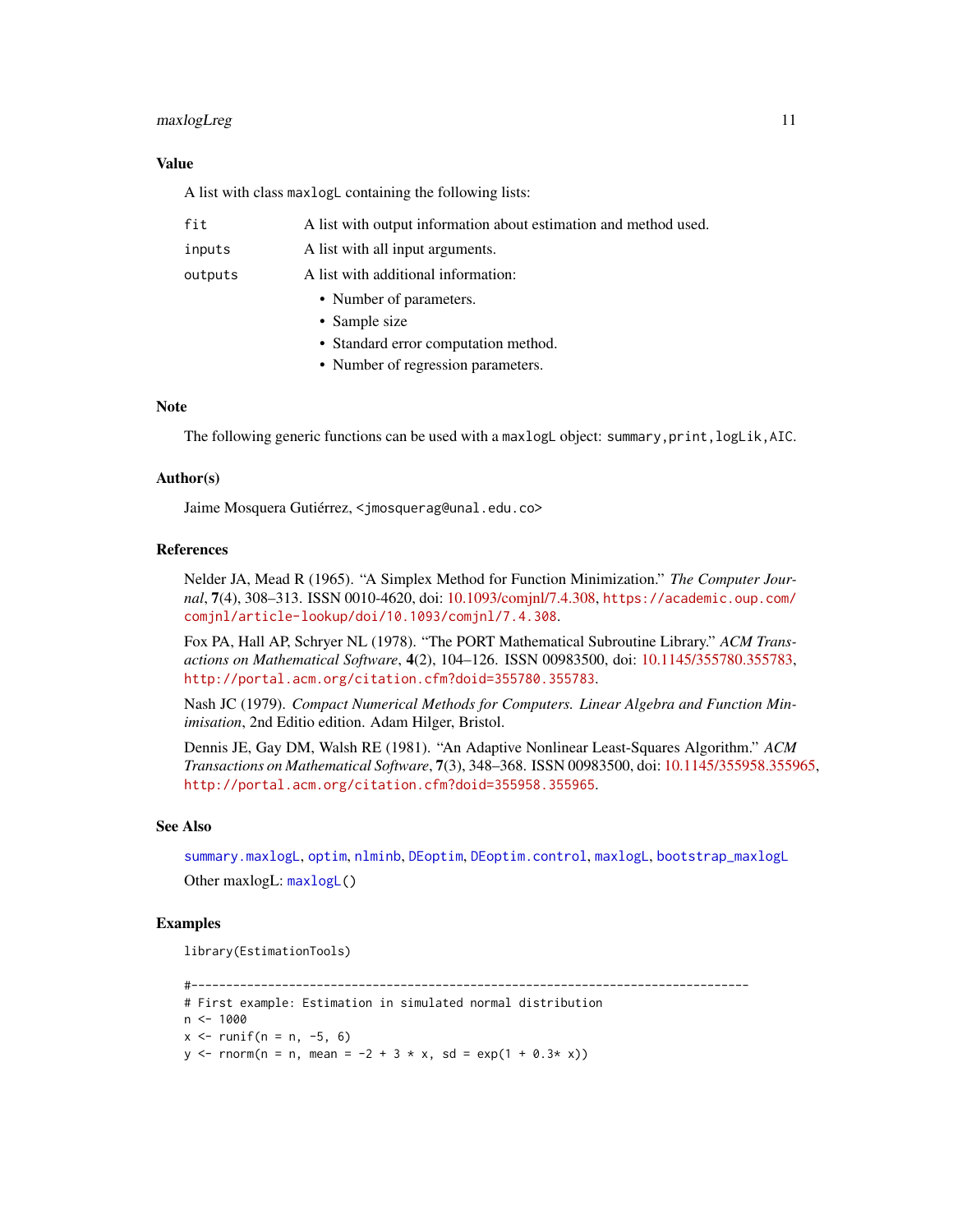```
norm_data <- data.frame(y = y, x = x)
# It does not matter the order of distribution parameters
formulas \le list(sd.fo = \sim x, mean.fo = \sim x)
norm_mod <- maxlogLreg(formulas, y_dist = y \sim dnorm, data = norm_data,
                       link = list(over = "sd", fun = "log_link"))summary(norm_mod)
#--------------------------------------------------------------------------------
# Second example: Fitting with censorship
# (data from https://www.itl.nist.gov/div898/handbook/apr/section4/apr413.htm)
failures = c(55, 187, 216, 240, 244, 335, 361, 373, 375, 386)
fails <- c(failures, rep(500, 10))
status <- c(rep(1, length(failures)), rep(0, 10))
Wei_data <- data.frame(fails = fails, status = status)
# Formulas with linear predictors
formulas <- list(scale.fo=~1, shape.fo=~1)
# Bounds for optimization. Upper bound set with default values (Inf)
start <- list(
  scale = list(Intercept = 100),
  shape = list(Intercept = 10)\lambdalower <- list(
  scale = list(Intercept = 0),
  shape = list(Intercept = 0))
mod_weibull <- maxlogLreg(formulas, y_dist = Surv(fails, status) ~ dweibull,
                          start = start,
                          lower = lower, data = Wei_data)
summary(mod_weibull)
#--------------------------------------------------------------------------------
```
<span id="page-11-1"></span>

NegInv\_link *Negative inverse link function (for estimation with* maxlogL *object)*

#### **Description**

NegInv\_link object provides a way to implement negative inverse link function that [maxlogL](#page-5-1) needs to perform estimation. See documentation for [maxlogL](#page-5-1) for further information on parameter estimation and implementation of link objects.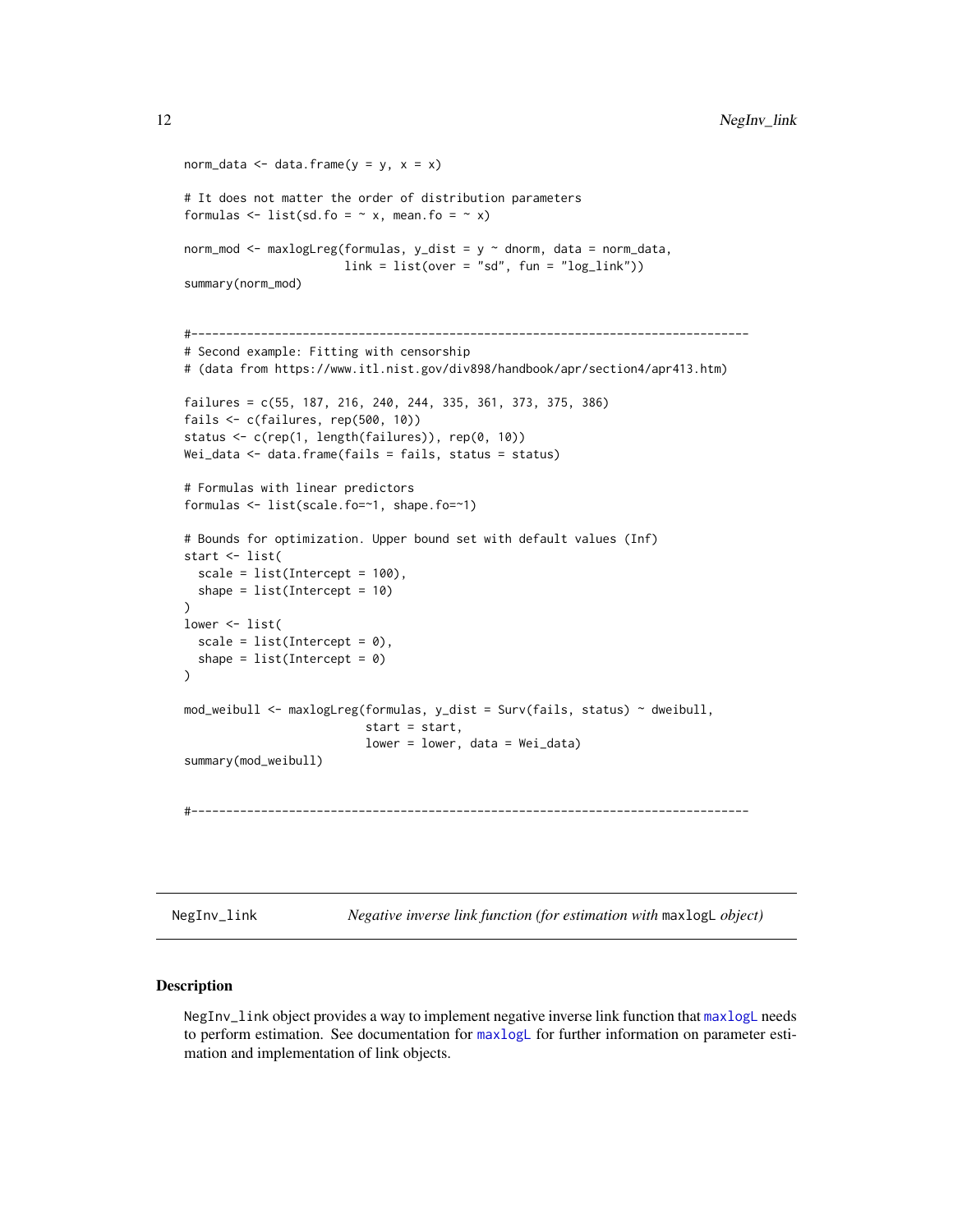<span id="page-12-0"></span>NegInv\_link 13

#### Usage

NegInv\_link()

#### Details

NegInv\_link is part of a family of generic functions with no input arguments that defines and returns a list with details of the link function:

- 1. name: a character string with the name of the link function.
- 2. g: implementation of the link function as a generic function in R.
- 3. g\_inv: implementation of the inverse link function as a generic function in R.

There is a way to add new mapping functions. The user must specify the details aforesaid.

#### Value

A list with negative inverse link function, its inverse and its name.

#### See Also

#### [maxlogL](#page-5-1)

Other link functions: [log\\_link\(](#page-4-1)), [logit\\_link\(](#page-3-1))

#### Examples

```
# Estimation of rate parameter in exponential distribution
T < - rexp(n = 1000, rate = 3)
lambda \leq maxlogL(x = T, dist = "dexp", start = 5,
                  link = list(over = "rate", fun = "NegInv_link"))
summary(lambda)
# Link function name
fun <- NegInv_link()$name
print(fun)
# Link function
g <- NegInv_link()$g
curve(g(x), from = 0.1, to = 1)
# Inverse link function
ginv <- NegInv_link()$g_inv
curve(ginv(x), from = 0.1, to = 1)
```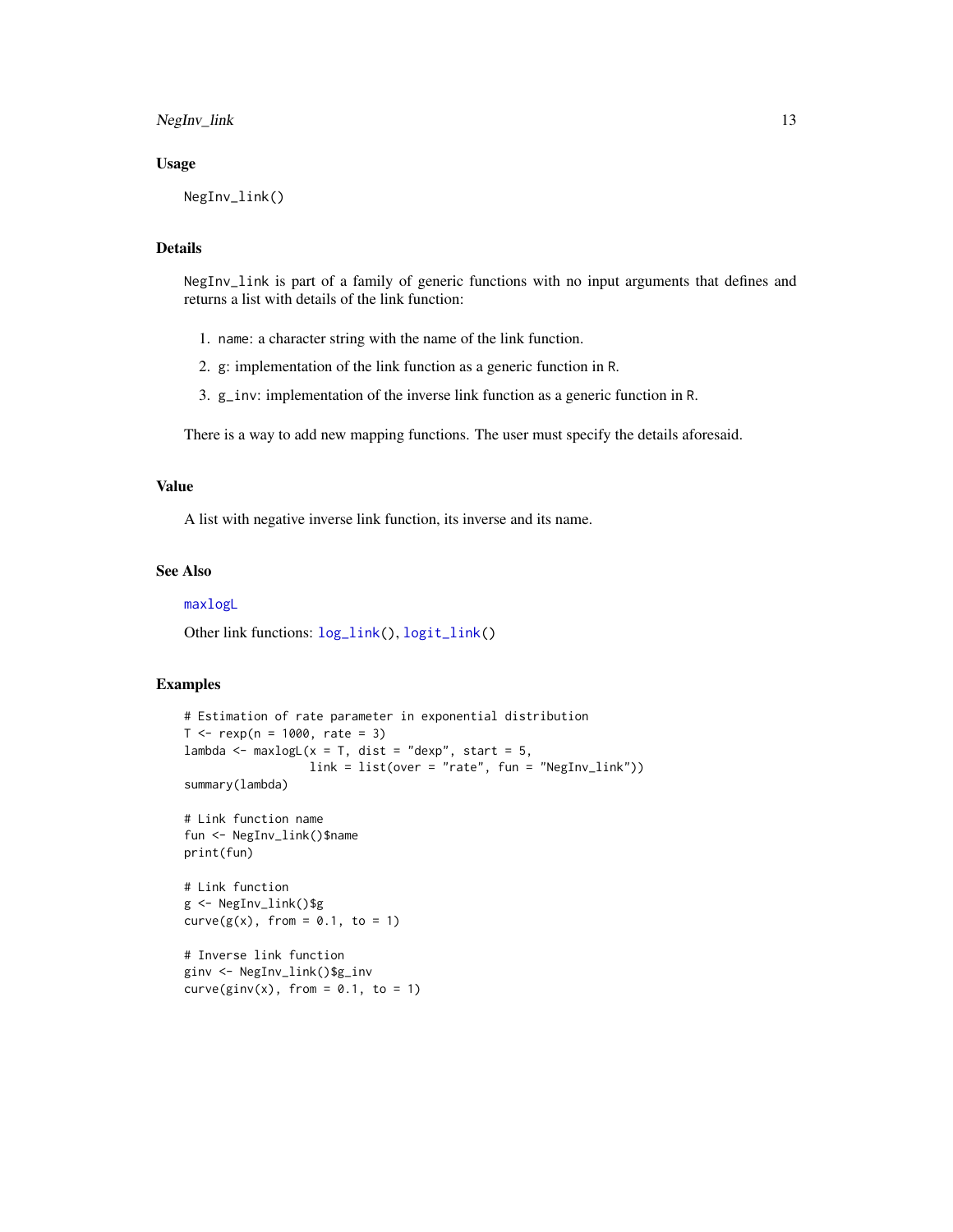<span id="page-13-1"></span><span id="page-13-0"></span>plot.EmpiricalTTT *Plot method for* EmpiricalTTT *objects*

#### Description

Draws a TTT plot of an EmpiricalTTT object, one for each strata.

TTT plots are graphed in the same order in which they appear in the list element strata or in the list element phi\_n of the EmpiricalTTT object.

#### Usage

```
## S3 method for class 'EmpiricalTTT'
plot(
  x,
  add = FALSE,grid = FALSE,
  type = "1",pch = 1,
  xlab = "i/n",
 ylab = expression(phi[n](i/n)),
  ...
\mathcal{L}
```
#### Arguments

| $\mathsf{x}$ | an object of class EmpiricalTTT.                                                                                                 |
|--------------|----------------------------------------------------------------------------------------------------------------------------------|
| add          | logical. If TRUE, plot. Empirical TTT add a TTT plot to an already existing<br>plot.                                             |
| grid         | logical. If TRUE, plot appears with grid.                                                                                        |
| type         | character string (length 1 vector) or vector of 1-character strings indicating the<br>type of plot for each TTT graph. See plot. |
| pch          | numeric (integer). A vector of plotting characters or symbols when type = "p".<br>See points.                                    |
| xlab, ylab   | titles for x and y axes, as in plot.                                                                                             |
| $\cdots$     | further arguments passed to matplot. See the examples and <b>Details</b> section for<br>further information.                     |

#### Details

This method is based on [matplot](#page-0-0). Our function sets some default values for graphic parameters: type = "1", pch = 1, xlab = "i/n" and ylab = expression(phi[n](i/n)). This arguments can be modified by the user.

#### Author(s)

Jaime Mosquera Gutiérrez, <jmosquerag@unal.edu.co>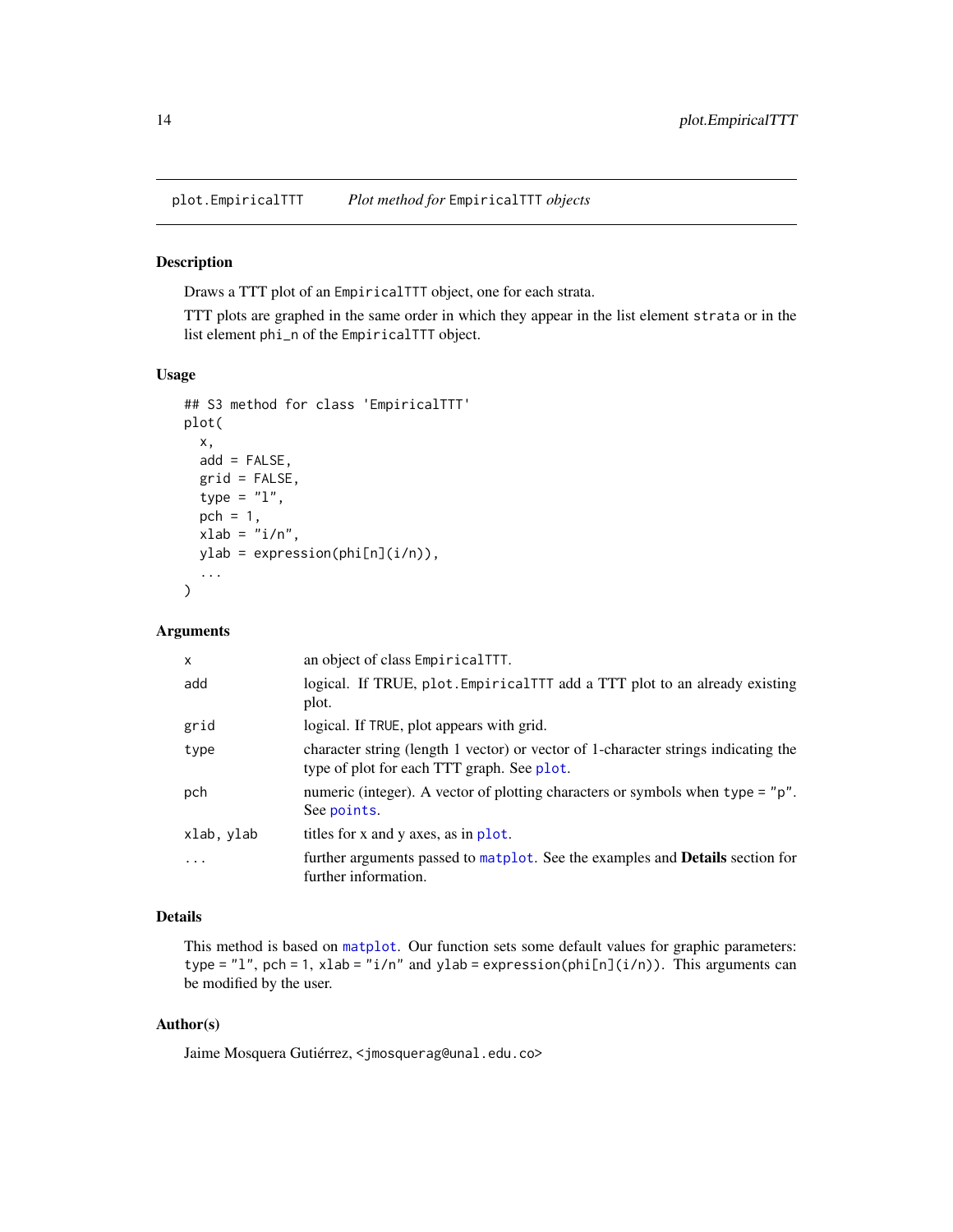<span id="page-14-0"></span>summary.maxlogL 15

#### See Also

[TTTE\\_Analytical](#page-16-1), [matplot](#page-0-0)

#### Examples

library(EstimationTools)

```
#--------------------------------------------------------------------------------
# First example: Scaled empirical TTT from 'mgus1' data from 'survival' package.
TTT_1 <- TTTE_Analytical(Surv(stop, event == 'pcm') ~1, method = 'cens',
                        data = mgus1, subset=(start == 0))
plot(TTT_1, type = "p")#--------------------------------------------------------------------------------
# Second example: Scaled empirical TTT using a factor variable with 'aml' data
# from 'survival' package.
TTT_2 <- TTTE_Analytical(Surv(time, status) ~ x, method = "cens", data = aml)
plot(TTT_2, type = "l", lty = c(1,1), col = c(2,4))plot(TTT_2, add = TRUE, type = "p", lty = c(1,1), col = c(2,4), pch = 16)
#--------------------------------------------------------------------------------
# Third example: Non-scaled empirical TTT without a factor (arbitrarily simulated
# data).
y <- rweibull(n=20, shape=1, scale=pi)
TTT_3 <- TTTE_Analytical(y ~ 1, scaled = FALSE)
plot(TTT_3, type = "s", col = 3, lwd = 3)#--------------------------------------------------------------------------------
# Fourth example: TTT plot for 'carbone' data from 'AdequacyModel' package
if (!require('AdequacyModel')) install.packages('AdequacyModel')
library(AdequacyModel)
data(carbone)
TTT_4 <- TTTE_Analytical(response = carbone, scaled = TRUE)
plot(TTT_4, type = "l", col = "red", lwd = 2, grid = TRUE)#--------------------------------------------------------------------------------
```
<span id="page-14-1"></span>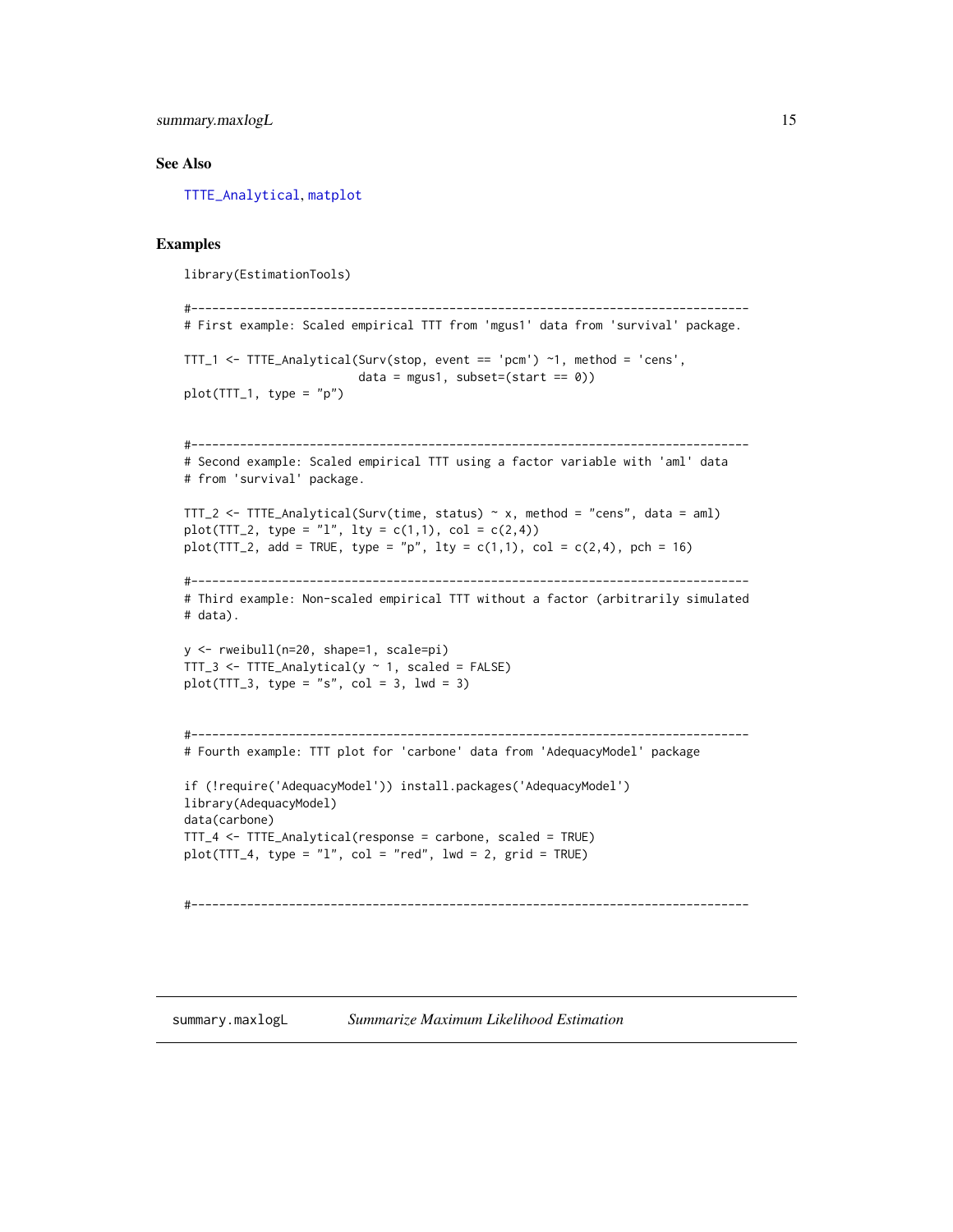#### <span id="page-15-0"></span>Description

Displays maximum likelihood estimates computed with [maxlogL](#page-5-1) with its standard errors, AIC and BIC. This is a summary method for [maxlogL](#page-5-1) object.

#### Usage

```
## S3 method for class 'maxlogL'
summary(object, ...)
```
#### Arguments

| object  | an object of maxlogL class which summary is desired. |
|---------|------------------------------------------------------|
| $\cdot$ | additional arguments affecting the summary produced. |

#### Details

This summary method computes and displays AIC, BIC, estimates and standard errors from a estimated model stored i a maxlogL class object. It also displays and computes Z-score and p values of significance test of parameters.

#### Value

A list with information that summarize results of a maxlogL class object.

#### Author(s)

Jaime Mosquera Gutiérrez, <jmosquerag@unal.edu.co>

#### See Also

[maxlogL](#page-5-1), [maxlogLreg](#page-8-1), [bootstrap\\_maxlogL](#page-1-1)

#### Examples

library(EstimationTools)

#--------------------------------------------------------------------------------

```
### First example: One known parameter
```

```
x \le - rnorm(n = 10000, mean = 160, sd = 6)
theta_1 <- maxlogL(x = x, dist = 'dnorm', control = list(trace = 1),
                 link = list(over = "sd", fun = "log_link"),fixed = list(mean = 160)summary(theta_1)
```

```
#--------------------------------------------------------------------------------
# Second example: Binomial probability parameter estimation with variable
# creation
```
 $N < -$  rbinom(n = 100, size = 10, prob = 0.3)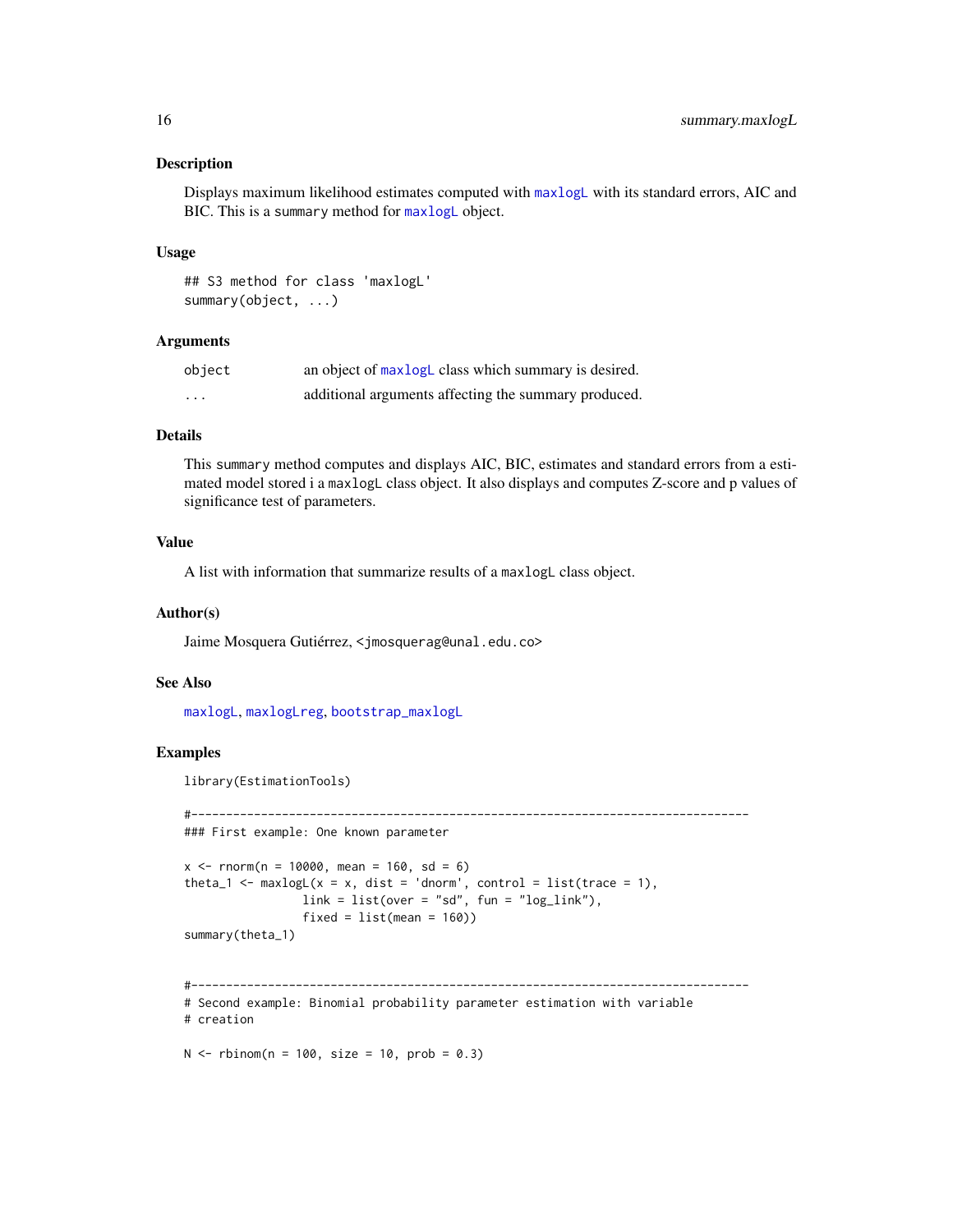```
phat \leq maxlogL(x = N, dist = 'dbinom', fixed = list(size = 10),
                link = list(over = "prob", fun = "logit\_link"))## Standard error calculation method
print(phat$outputs$StdE_Method)
## 'summary' method
summary(phat)
#--------------------------------------------------------------------------------
# Third example: Binomial probability parameter estimation with no variable
# creation
N < - rbinom(n = 100, size = 10, prob = 0.3)
summary(maxlogL(x = N, dist = 'dbinom', fixed = list(size = 10),
               link = list(over = "prob", fun = "logit_link")))
#--------------------------------------------------------------------------------
# Fourth example: Estimation in a regression model with simulated normal data
n <- 1000
x \le runif(n = n, -5, 6)
y \le - rnorm(n = n, mean = -2 + 3 * x, sd = exp(1 + 0.3* x))
norm_data <- data.frame(y = y, x = x)
formulas \le list(sd.fo = \sim x, mean.fo = \sim x)
norm_mod <- maxlogLreg(formulas, y_dist = y ~ dnorm, data = norm_data,
                       link = list(over = "sd", fun = "log_link"))## 'summary' method
summary(norm_mod)
#--------------------------------------------------------------------------------
```
<span id="page-16-1"></span>TTTE\_Analytical *Empirical Total Time on Test (TTT), analytic version.*

#### Description

This function allows to compute the TTT curve from a formula containing a factor type variable (classification variable).

#### Usage

```
TTTE_Analytical(
  formula,
  response = NULL,
  scaled = TRUE,
  data,
```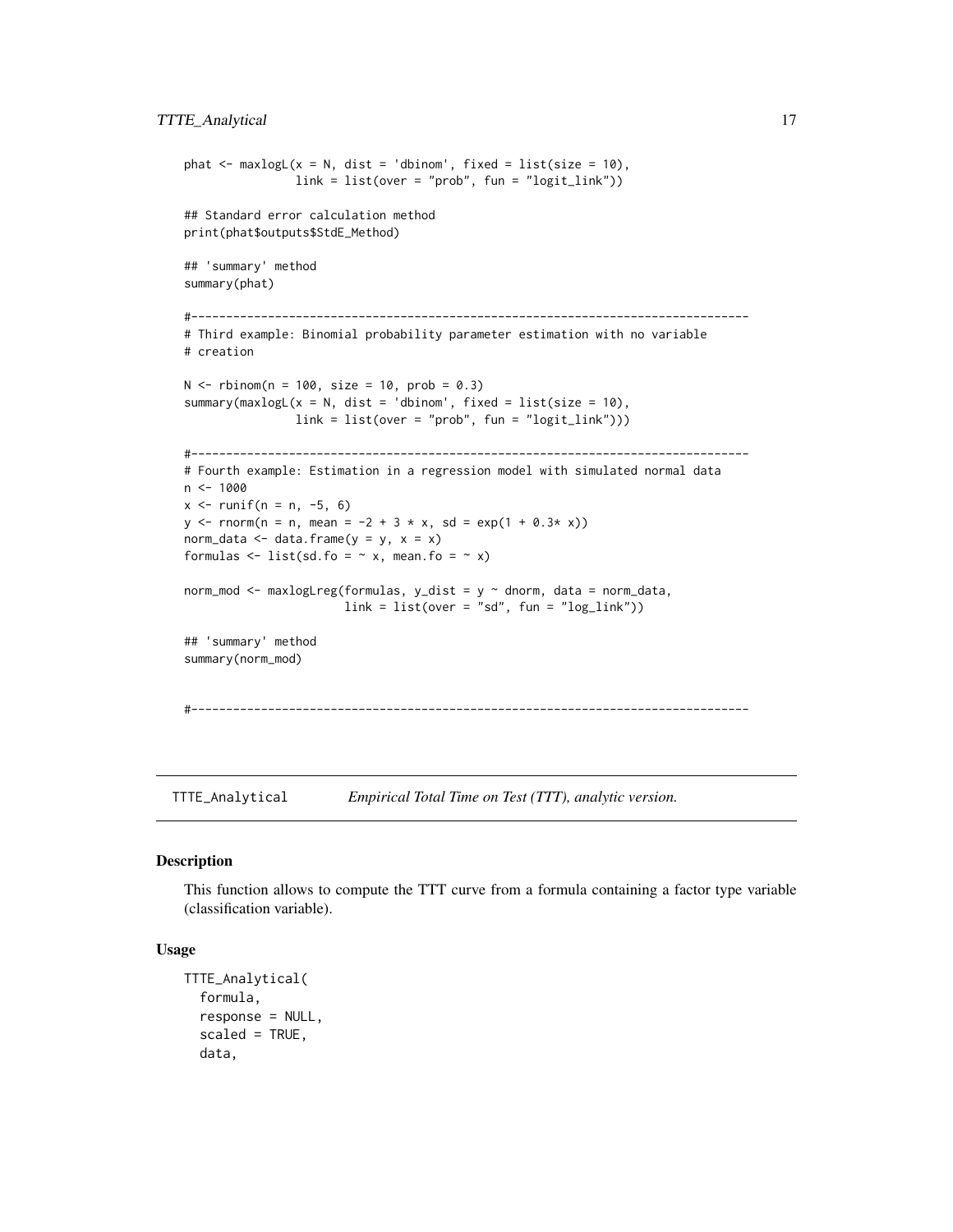```
method = c("Barlow", "censored"),
  ...
)
```
#### Arguments

| formula   | an object of class formula with the response on the left of an operator $\sim$ . The<br>right side can be a factor variable as term or an 1 if a classification by factor<br>levels is not desired.            |
|-----------|----------------------------------------------------------------------------------------------------------------------------------------------------------------------------------------------------------------|
| response  | an optional numeric vector with data of the response variable. Using this argu-<br>ment is equivalent to define a formula with the right side such as $\sim$ 1. See the<br>fourth example below.               |
| scaled    | logical. If TRUE (default value), scaled TTT is computed.                                                                                                                                                      |
| data      | an optional data frame containing the variables (response and the factor, if it is<br>desired). If data is not specified, the variables are taken from the environment<br>from which TTT_analytical is called. |
| method    | a character specifying the method of computation. There are two options avail-<br>able: 'Barlow' and 'censored'. Further information can be found in the De-<br>tails section.                                 |
| $\ddotsc$ | further arguments passing to survfit.                                                                                                                                                                          |

#### Details

When method argument is set as 'Barlow', this function uses the original expression of empirical TTT presented by Barlow (1979) and used by Aarset (1987):

$$
\phi_n\left(\frac{r}{n}\right) = \frac{\left(\sum_{i=1}^r T_{(i)}\right) + (n-r)T_{(r)}}{\sum_{i=1}^n T_i}
$$

where  $T(r)$  is the  $r^{th}$  order statistic, with  $r = 1, 2, ..., n$ , and n is the sample size. On the other hand, the option 'censored' is an implementation based on integrals presented in Westberg and Klefsj $\tilde{A}$  (1994), and using [survfit](#page-0-0) to compute the Kaplan-Meier estimator:

$$
\phi_n\left(\frac{r}{n}\right) = \sum_{j=1}^r \left[ \prod_{i=1}^j \left(1 - \frac{d_i}{n_i}\right) \right] \left( T_{(j)} - T_{(j-1)} \right)
$$

#### Value

A list with class object Empirical.TTT containing a list with the following information:

- i/n' A matrix containing the empirical quantiles. This matrix has the number of columns equals to the number of levels of the factor considered (number of strata).
- phi\_n A matrix containing the values of empirical TTT. his matrix has the number of columns equals to the number of levels of the factor considered (number of strata).
- strata A numeric named vector storing the number of observations per strata, and the name of each strata (names of the levels of the factor).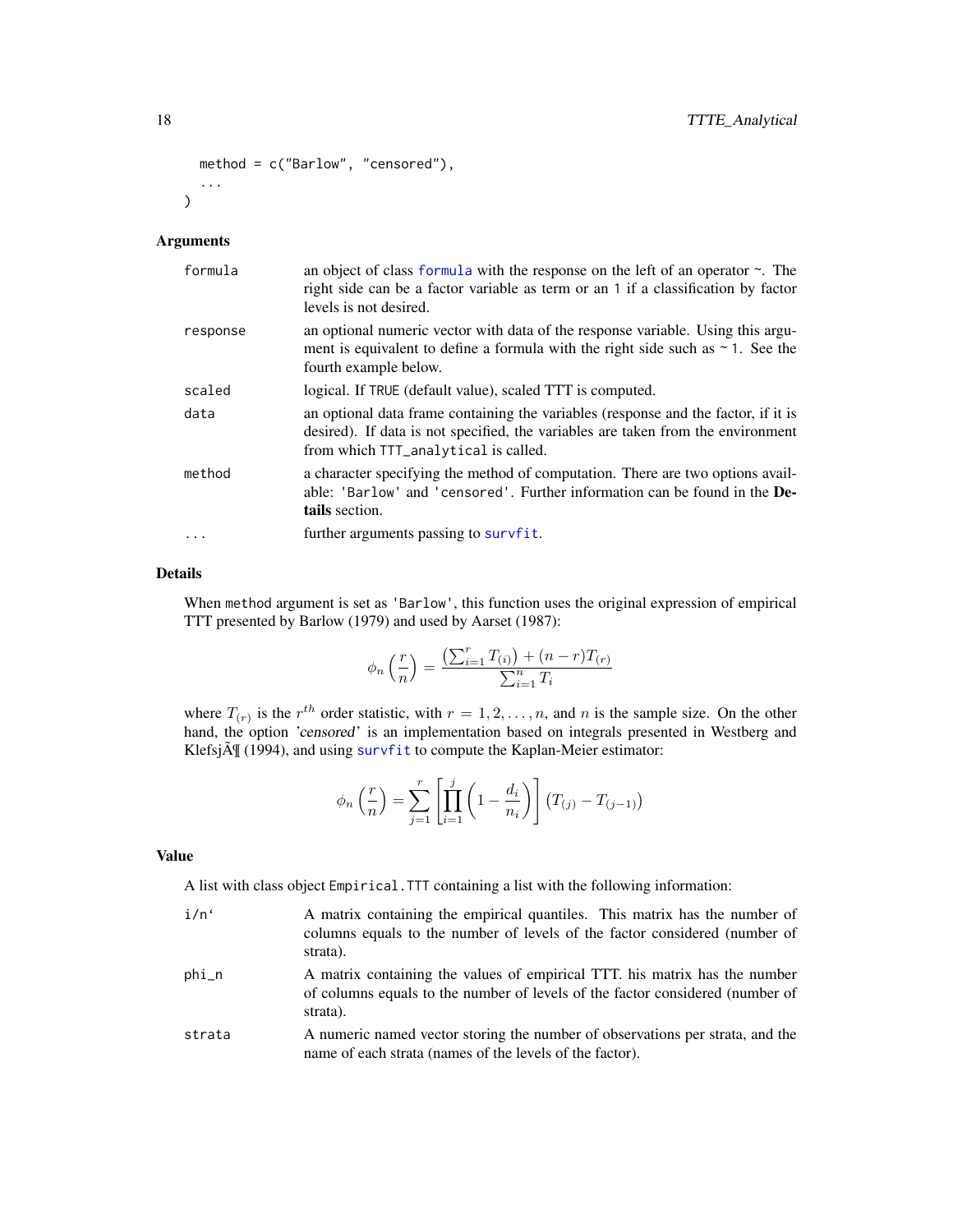#### <span id="page-18-0"></span>Author(s)

Jaime Mosquera Gutiérrez, <jmosquerag@unal.edu.co>

#### References

Barlow RE (1979). "Geometry of the total time on test transform." *Naval Research Logistics Quarterly*, 26(3), 393–402. ISSN 00281441, doi: [10.1002/nav.3800260303,](https://doi.org/10.1002/nav.3800260303) [http://doi.wiley.](http://doi.wiley.com/10.1002/nav.3800260303) [com/10.1002/nav.3800260303](http://doi.wiley.com/10.1002/nav.3800260303).

Aarset MV (1987). "How to Identify a Bathtub Hazard Rate." *IEEE Transactions on Reliability*, R-36(1), 106–108. ISSN 15581721, doi: [10.1109/TR.1987.5222310.](https://doi.org/10.1109/TR.1987.5222310)

Klefsj $\tilde{A}f\tilde{A}$  B (1991). "TTT-plotting - a tool for both theoretical and practical problems." *Journal of Statistical Planning and Inference*, 29(1-2), 99–110. ISSN 03783758, doi: [10.1016/0378-](https://doi.org/10.1016/0378-3758(92)90125-C) [3758\(92\)90125C,](https://doi.org/10.1016/0378-3758(92)90125-C) <https://linkinghub.elsevier.com/retrieve/pii/037837589290125C>.

Westberg U, Klefsj $\tilde{A}$  B (1994). "TTT-plotting for censored data based on the piecewise exponential estimator." *International Journal of Reliability, Quality and Safety Engineering*, 01(01), 1–13. ISSN 0218-5393, doi: [10.1142/S0218539394000027,](https://doi.org/10.1142/S0218539394000027) [https://www.worldscientific.com/doi/](https://www.worldscientific.com/doi/abs/10.1142/S0218539394000027) [abs/10.1142/S0218539394000027](https://www.worldscientific.com/doi/abs/10.1142/S0218539394000027).

#### See Also

#### [plot.EmpiricalTTT](#page-13-1)

#### Examples

```
library(EstimationTools)
```

```
#--------------------------------------------------------------------------------
# First example: Scaled empirical TTT from 'mgus1' data from 'survival' package.
TTT_1 <- TTTE_Analytical(Surv(stop, event == 'pcm') ~1, method = 'cens',
                         data = mgus1, subset=(start == 0)head(TTT_1$`i/n`)
head(TTT_1$phi_n)
print(TTT_1$strata)
#--------------------------------------------------------------------------------
# Second example: Scaled empirical TTT using a factor variable with 'aml' data
# from 'survival' package.
TTT_2 <- TTTE_Analytical(Surv(time, status) \sim x, method = "cens", data = aml)
head(TTT_2$`i/n`)
head(TTT_2$phi_n)
print(TTT_2$strata)
#--------------------------------------------------------------------------------
# Third example: Non-scaled empirical TTT without a factor (arbitrarily simulated
# data).
```
y <- rweibull(n=20, shape=1, scale=pi)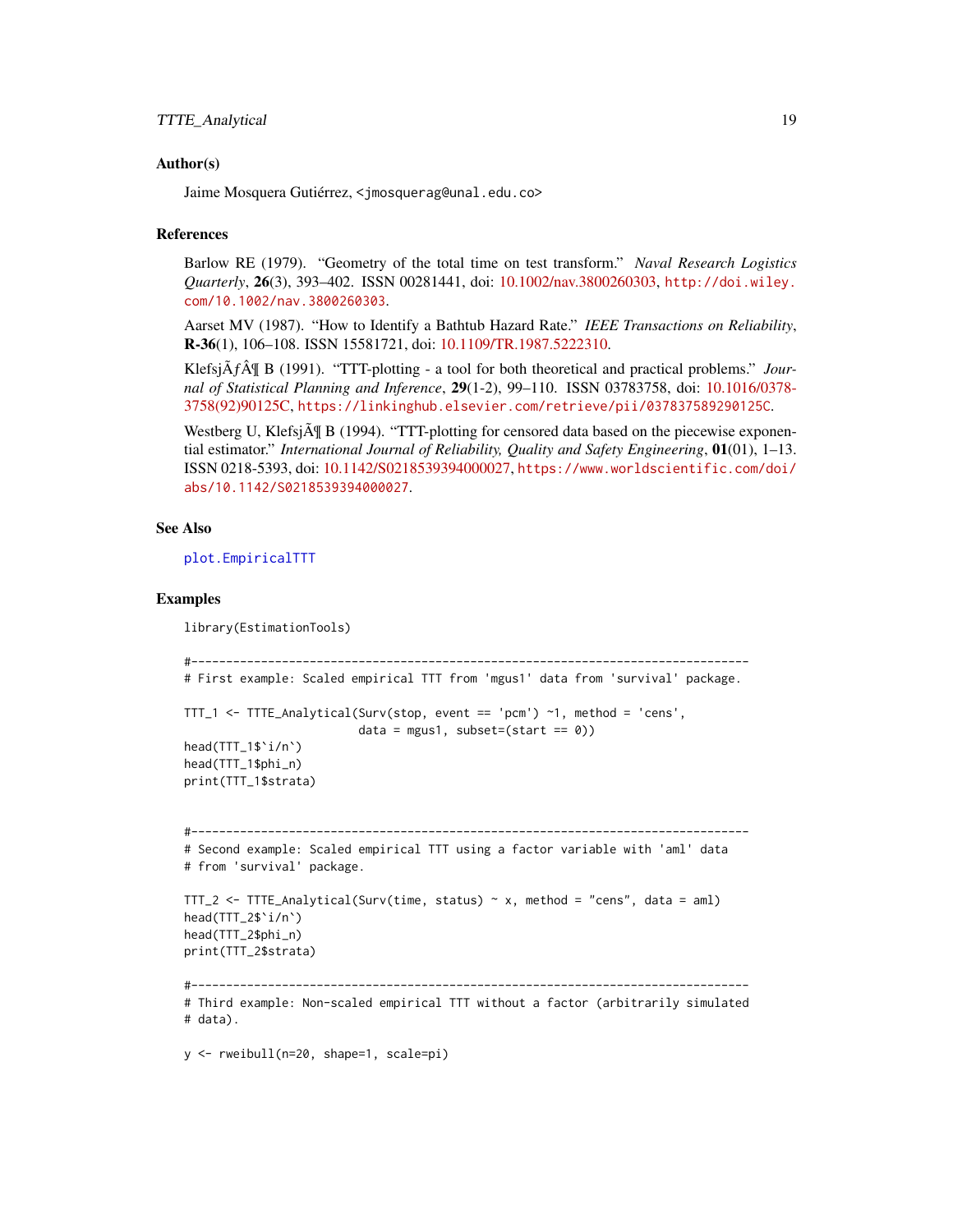```
TTT_3 \leftarrow TITE\_Analytical(y \sim 1, scaled = FALSE)head(TTT_3$`i/n`)
head(TTT_3$phi_n)
print(TTT_3$strata)
#--------------------------------------------------------------------------------
# Fourth example: non-scaled empirical TTT without a factor (arbitrarily simulated
# data) using the 'response' argument (this is equivalent to Third example).
y <- rweibull(n=20, shape=1, scale=pi)
TTT_4 <- TTTE_Analytical(response = y, scaled = FALSE)
head(TTT_3$`i/n`)
head(TTT_3$phi_n)
print(TTT_3$strata)
```

```
#--------------------------------------------------------------------------------
```